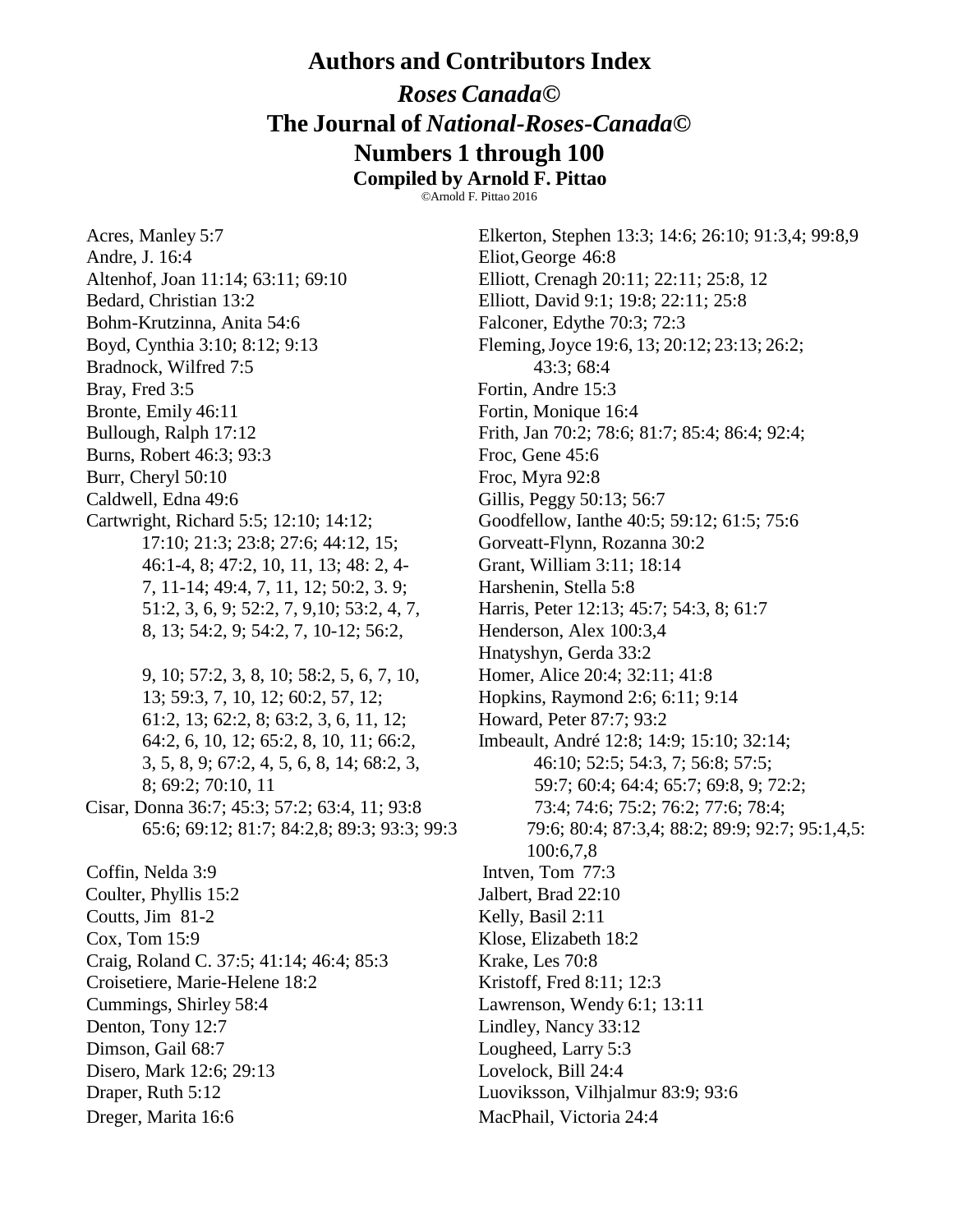Mander, George 21:5 Marchand, Blaine 23:14; 45:15; 99:7 Martin, Paula 21:11 McGee, Harry 1:5, 6, 11, 12; 2:5, 8, 10-12; 3:7, 9, 11; 4:5-8, 12; 5:1, 2, 6, 8, 11, 13;  $6:5-10$ , 12, 14-16; 7:7, 9, 13, 15; 8:1, 5, 9, 13, 16; 9:2, 4, 6, 11, 15, 16; 10:1-3,  $13-15$ ; 11:2, 3, 6, 8, 11-16; 12:2, 6, 10, 12-16; 13:4, 6, 12-15; 14:2, 4, 11, 13-15; 15: 3, 6, 13-16; 16:2, 7-11, 14-15; 17:2, 4, 11, 13, 14, 15; 18:6-13, 15; 19:1, 2,8-16; 20:2, 6, 10, 13, 15; 21:2, 4, 7-9, 12-15; 22:2-9, 13-15; 23:3, 6, 8, 11-13, 15; 24:6, 7, 12-15; 25:2, 10, 11, 13, 15; 26:5, 6, 11-15; 27:2, 7, 14, 15; 28:2, 6, 7, 10, 11, 14, 15; 29:2, 3, 8, 10, 12-14; 30:2, 11-15; 31:3, 6-16; 32:2, 5-9, 12-16; 33:2, 8, 12-16; 34:2-15; 35:2, 9-16; 36:2, 7-12, 14-15; 37:2, 5, 6-11, 14, 15; ; 38:3, 6-15; 39:3, 8-13, 15; 40:2-4, 9, 11-15;  $41:2, 5, 7, 11-15; 42:4, 6, 8, 12, 14;$ 43:5,7, 10-15; 44:5, 12, 15; 45:2, 4, 5, 13-15; 46:5, 13, 15; 47:11, 15; 48:2, 14; 49:2, 14; 50:13; 51:4, 12, 13; 52:6, 13; 53:3, 13; 54:6, 8, 13; 54:3, 13; 56:5, 14; 57: 4, 13; 58: 2, 14; 59: 3, 6, 13; 60: 2, 11, 14; 61:4, 14; 62:2, 5, 12; 63:4, 5, 14; 64:2, , 4, 14; 65:3, 13; 66:2, 7, 12; 67:3, 11; 68:3, 8, 14; 69:2, 3, 14; 70:5, 7, 14; 71:2, 3; 72:2; 73:2, 3, 6, 7, 8, 9; 74:2, 4, 5; 75:3, 8, 9, 10; 76:2, 7; 77:2, 3,4, 8; 78:2, 6, 7, 8; 79:2, 4, 6, 9; 80:2, 3, 4, 7, 9; 81:7, 8; 82:2, 4, 6, 7, 8, 9; 83:2, 3, 4, 7, 8, 10; 84:2,3,8-10; 85:2,8,9; 86:2,3,6,7,8; 87:7,8; 88:2,3,4,5,6,7,9; 89:2,3,6,7,8,9; 90:2,3,4,5,6,7,8,9,10; 91:3,4,7,8,9; 92:3,4,7,9; 93:2,7,8,9 94:2,8,9,10; 95:2,3,4,6,8,9;99:2,3,6; 100:2,9 McManus, Bill 21:10; 24:14 Moore, Cheryl 25:16 Morris, John 7:1 Murphy, Rick 41:9 Neeb, Linda 88:6 Newson, Freeman 24:14 Oldman Rose Society 50:5; 70:4; Olsen, Paul 2:8; 8:9; 17:6, 14; 21:6; 23:4; 28:10; 30:7; 35:3; 36:13; 38:2; 47:4

Olson, Raymond 10:14 Ouellette, Eileen Orchard 10:9; 19:7 Osborne, Robert 13:11; 42:2; 69:11; 83:4; 88:4 Ozog, Edward 4:10; 5:9; 6:5; 23:8 Pagowski, George 88:6 Papineau, Roland 31:2; 88:1 Pascoe, Michael S. 30:6; 93:9 Peacock, Linda 50:8; 62:4 Peck, Ann 8:13: 39:14 Perry, Clay 100:1 Phillips, Jan 1:10; 7:11 Pilgrim, Charles 17:3; 35:9; 37:13; 42:15 Pittao, Arnold 7:2; 8:6; 9:13; 11:4; 17:9; 59:4 Porter, Brian 5:13; 7:14; 9:7 Potter, Jennifer 52:7 Preisbergs, Ligita 54:11; 69:13 Rallison, Carolyn 6:3 Rayment, Barbara 11:11, 15; 23:7; 24:3, 11 Richer, Claude 18:3 Robilant, Andrea di 77:7 Robinson, Brenda 20:3 Rollin, Roch 6:3; 8:7; 9:8; 10:10; 11:9; 12:3; 13:7; 16:12; 17:8; 18:5; 19:3; 20:11; 22:13; 23:9; 27:9, 11; 29:11; 30:6; 33:4; 35:4; 36:3; 37:6; ; 38:5; 39:4; 40:10; 41:4; 42:11; 43:6; 44:9; 45:9; 46:11; 47:5; 99:7 Roszko, Terry 39:2 Sagar, Larry 76:3; 79:8; 81:6-7; 84:3; 87:6; 88:7,8 Savignet, Martine 58:11; 81:3-4 Schleicher, Elizabeth 50:11; 61:6, 11 Schmitz, Rene 51:5, 9; 58:6, 7; 69:13; 77:2 Schowalter, Margit 44:2; 50:2; 58:9; 64:6; 72:6; 73:6, 9; 74:6; 75:3; 76:6; 77:5; 78:3; 80:7; 81:4, 8, 9; 82:3; 84:4; 84:7,8; 86:8,9; 87:8; 88:8,9; 90:6; 91:4,6; 92:6; 95:78; 99:6 Schreiber, Hans 66:5 Senciall, Ian 60:5; 64:11; 90:3 Senciall, Joy 50:8; 87:2 Smith, Frank R. 24:3; 33:10; 34:14; 43:9; 45:6; 50:6; 56:6; 61:5; 62:4, 7; 66:6; 69:11; 71:4; 75:6; 81:6; 84:2; 85:3; 86:4; 87:2; 88:2; 91:2,3; 92:9; 93:2 Stephens, Karin 88:5 Soussoudis, Dimitra 34:9; 48:8 Sparrow, Lorne 50:11; 57:10